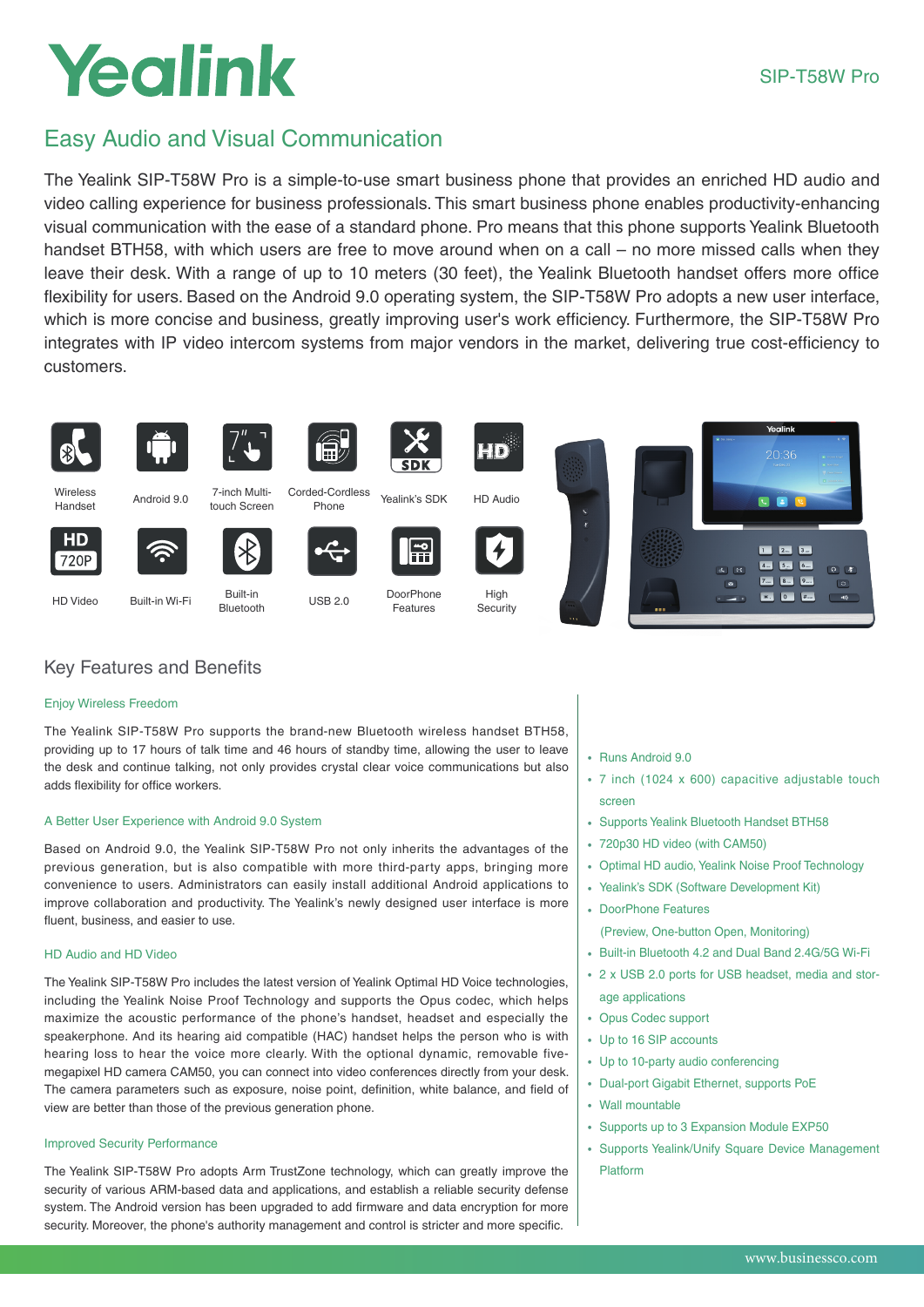# Yealink

## **Specifications**

• Only the administrator can install/uninstall apps via

• Supports Yealink Device Management Platform (YMDP/YMCS) Supports Unify Square Device Management Plat-

• Proxy mode and peer-to-peer SIP link mode

• Time and date synchronization using SNTP

• AES encryption for configuration file (AES256)

• Digest authentication using MD5/MD5-sess • OpenVPN, IEEE802.1X, L2TP VPN

GARP (Generic Attribute Registration Protocol)

• External Yealink AC adapter (optional): AC 100~240V input and DC 5V/2A output USB output currency:  $5V = 500mA$ • Power consumption (PSU): 2.5W~7W • Power consumption (PoE): 3.3W~7.6W • Dimension (W\*D\*H\*T): 259.4mm\*220mm\*215m-

• Operating temperature: 0~40°C (+32~104°F)

Wired handset with handset cord (Optional)

• Operating humidity: 10~95%

- Yealink SIP-T58W Pro IP phone

Yealink CAM50 camera (Optional)

• Giftbox size: 324 mm\*293 mm\*128 mm • Carton Meas: 680 mm\*303 mm\*342 mm

 $CE \otimes FC$  **HAC**  $\underset{\text{max}}{\otimes}$  reach iso 9001

Sproadsoft 3CX metaswitch

**BTH58 Bluetooth handset** Ethernet Cable - Stand

Quick Start Guide - Power Adapter (Optional) Qty/CTN: 5 PCS • N.W/CTN: 8.566 kg • G.W/CTN: 9.258 kg

 $UBB20$ 

F

USB Flash Drive

• QoS: 802.1p/Q tagging (VLAN), Layer 3 ToS DSCP

autop

• SRTP

• WPA2/WPA3 • Secure boot

m\*42.6mm

Package Features Package content:

Handset:

**Compliance** 

Other Physical Features Color: Classic Grey • Wall mountable (optional)

Setup Assistant wizard

• SIP v1 (RFC2543), v2 (RFC3261) • Call server redundancy supported • NAT traversal: STUN mode

• IP assignment: static/DHCP • HTTP/HTTPS web server

• UDP/TCP/DNS-SRV (RFC 3263)

• Transport Layer Security (TLS1.3) • HTTPS certificate manager

Adb encryption authenticated

Network and Security • IPv4/IPv6

#### Audio Features

- HD voice: HD handset, HD speaker
- Hearing aid compatible (HAC) handset
- Acoustic Shield, Noise Proof
- Smart Noise Filtering
- Audio codec: Opus, G.722, PCMU (G.711A), PCMA (G.711μ), G.729, G.729A, G.729B, G.729AB, G.726, G.723.1, iLBC
- DTMF: In-band, Out-of-band (RFC 2833) and SIP INFO
- Full-duplex hands-free speakerphone with AEC
- VAD, CNG, AEC, PLC, AJB, AGC

#### Video Features<sup>(1</sup>)

- Video codec: H.264 High Profile, H.264, VP8
- Video quality: 720P (1280x720)-30fps ( ≥ 512 kbps)
- Yealink CAM50 camera:
- 5 mega-pixel
- Plug and play - Adjustable
- With privacy shutter and LED indicator
- Vertical tilt angle adjustable: 47±3°
- Field of view (FOV): 75°±5
- Self view (local video preview)

#### Display and Indicator

- LCD screen:
- 7" 1024 x 600 capacitive adjustable touch screen - Vertical tilt angle adjustable: 48°
- 5 points multi-touch surface
- Screensaver and Wallpaper
- LED for call and message waiting indication
- Intuitive user interface with icons and soft keys
- Multilingual user interface
- Caller ID with name, number and photo

#### Android bundled Applications

- FileManager/Email/Calendar/Camera/Gallery/ Recorder/Calculator/Browser/Message
- Third party Android application support

#### Phone Features

- Yealink's SDK (Software Development Kit)
- 16 SIP accounts
- Call hold, call forward, call waiting, call transfer
- One-touch speed dial, hotline, mute, DND
- Group listening, emergency call
- Redial, call return, auto answer
- Direct IP call without SIP proxy
- Ring tone select/import/delete
- Set date time manually or automatically
- Dial plan, action URL/URI
- RTCP-XR (RFC3611), VQ-RTCPXR (RFC6035)
- 10-party audio conferencing
- Data import/export via Bluetooth, email, etc.
- DoorPhone features: Preview, One-button Open, Monitoring
- USB/Bluetooth connectivity to Yealink CP900/CP700 speakerphone, USB connectivity to Yealink UH36
- headset:
- Basic functions: Answer/end, call mute
- Enhanced function: audio optimization, redial, call hold, volume synchronization, multiple calls control

PC

旧事

 $PC$ 

Internet

9

Internet

区

(1) If you want to realize all video features, you should buy a Yealink CAM50 camera seperately.

 $rac{\text{DC5V}}{\text{A}}$ 

- Analog PSTN calls via CPN10
- Wireless Access Point (AP mode)
- Corded-Cordless Phone (via DECT Dongle DD10K)
- Up to 4 DECT cordless handsets
- Up to 4 concurrent calls
- Support Yealink W73H/W53H/W56H/W59R/DD Phone/CP930W
- Slave Handset for Master Deskset

#### IP-PBX Features

- Busy Lamp Field (BLF), Bridged Line Appearance (BLA)
- Anonymous call, anonymous call rejection
- Remote office, hot desking, intercom, paging • Call completion
- 
- Message Waiting Indicator (MWI) • Voice mail, call park, call pickup
- Music on hold
- Call recording

#### **Directory**

- Local phonebook up to 1000 entries
- Block list
- XML/LDAP remote phonebook
- Google contacts
- Smart dialing
- Phonebook search/import/export
- Call history: dialed/received/missed/forwarded

#### Feature keys

- 27 one-touch DSS keys
- 7 feature keys: hold, transfer, message, headset, mute, redial, speakerphone
- Volume control keys
- Illuminated mute/headset/hands-free speakerphone
- key
- Interface
- Dual-port Gigabit Ethernet
- Power over Ethernet (IEEE 802.3af), class 3
- Built-in dual band Wi-Fi:
- Network standard: IEEE802.11a/b/g/n
- Frequency range: 2.4GHz/5.0GHz
- Built-in Bluetooth 4.2 for
- Bluetooth Handset BTH58 - Bluetooth headsets
- Pairing mobile devices
- Simultaneous connection of one headset and one mobile phone
- 1 x USB 2.0 port (on the top of the phone) for:
- Yealink CAM50 camera
- 1 x USB 2.0 port (on the rear of the phone) for: - USB flash drive

YEALINK NETWORK TECHNOLOGY CO., LTD. www.businessco.com

- USB headset

Management

- Color-screen expansion modules
- Wireless Headset Adapter EHS40

• Configuration: browser/phone/auto provision • Auto provision via FTP/TFTP/HTTP/HTTPS • Auto provision with PnP, Zero-sp-touch, TR-069 • Phone lock for personal privacy protection

۸

 $\overline{\mathbb{C}}$ 

• 1 x Security lock port

• Reset to factory, reboot

- 1 x RJ9 (4P4C) handset port
- 1 x RJ9 (4P4C) headset port • Supports up to 3 color-screen expansion modules

• Package tracing export, system log